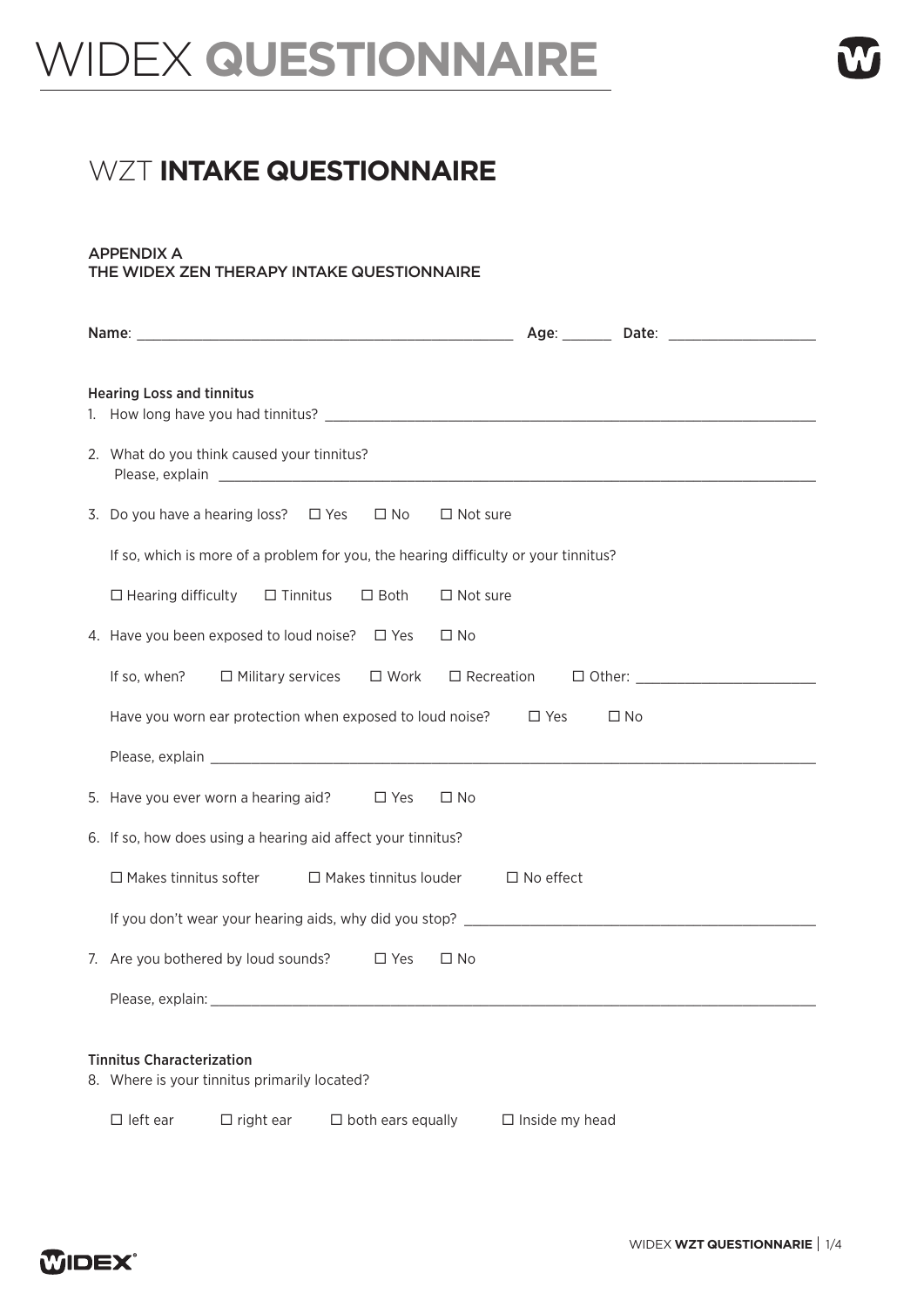|  |  |  |  | 9. Using the scale below, indicate the loudness of Your tinnitus in the last week |
|--|--|--|--|-----------------------------------------------------------------------------------|
|--|--|--|--|-----------------------------------------------------------------------------------|

| 0                                    | 1                                                       | $\overline{2}$ | 3                                                                                  | 4                      | 5                        | 6             | $\overline{7}$      | 8                 | 9 | 10 <sup>°</sup>                                                                                                           |  |  |  |
|--------------------------------------|---------------------------------------------------------|----------------|------------------------------------------------------------------------------------|------------------------|--------------------------|---------------|---------------------|-------------------|---|---------------------------------------------------------------------------------------------------------------------------|--|--|--|
|                                      |                                                         |                |                                                                                    |                        |                          |               |                     |                   |   |                                                                                                                           |  |  |  |
| keyboard.)                           |                                                         |                |                                                                                    |                        |                          |               |                     |                   |   | 10. Using the scale below, indicate the pitch of your tinnitus. (It might help to imagine the scale as if it were a piano |  |  |  |
| 0                                    | $\mathbf{1}$                                            | 2              | 3                                                                                  | 4                      | 5                        | 6             | $\overline{7}$      | 8                 | 9 | 10                                                                                                                        |  |  |  |
|                                      |                                                         |                |                                                                                    |                        |                          |               |                     |                   |   |                                                                                                                           |  |  |  |
|                                      |                                                         |                | 11. How would you describe your tinnitus? Check all of the boxes that apply below: |                        |                          |               |                     |                   |   |                                                                                                                           |  |  |  |
| $\Box$ hissing                       |                                                         | $\Box$ ringing |                                                                                    |                        | $\Box$ cricket-like      |               |                     | $\square$ whistle |   |                                                                                                                           |  |  |  |
|                                      | $\Box$ pounding<br>$\Box$ steam<br>$\square$ whistle    |                |                                                                                    |                        |                          |               | $\square$ pulsating |                   |   |                                                                                                                           |  |  |  |
|                                      | $\Box$ sizzling<br>$\Box$ clanging<br>$\Box$ buzzing    |                |                                                                                    |                        |                          |               | $\Box$ clicking     |                   |   |                                                                                                                           |  |  |  |
| $\square$ bells<br>$\Box$ ocean roar |                                                         |                |                                                                                    |                        | $\Box$ high tension wire |               |                     |                   |   |                                                                                                                           |  |  |  |
|                                      |                                                         |                | 12. Has your tinnitus loudness changed over time?                                  |                        |                          | $\square$ Yes |                     | $\square$ No      |   |                                                                                                                           |  |  |  |
|                                      |                                                         |                |                                                                                    |                        |                          |               |                     |                   |   |                                                                                                                           |  |  |  |
|                                      |                                                         |                |                                                                                    |                        |                          |               |                     |                   |   |                                                                                                                           |  |  |  |
| <b>Tinnitus reaction</b>             |                                                         |                |                                                                                    |                        |                          |               |                     |                   |   | 13. Using the scale below, please indicate how much you have been bothered by your tinnitus during the past week?         |  |  |  |
| 0                                    | $\mathbf{1}$                                            | $\mathbf{2}$   | 3                                                                                  | $\overline{4}$         | 5                        | 6             | $\overline{7}$      | 8                 | 9 | 10                                                                                                                        |  |  |  |
|                                      |                                                         |                |                                                                                    |                        |                          |               |                     |                   |   |                                                                                                                           |  |  |  |
|                                      |                                                         |                |                                                                                    |                        |                          |               |                     |                   |   |                                                                                                                           |  |  |  |
|                                      |                                                         |                | 14. What makes your tinnitus worse?                                                |                        |                          |               |                     |                   |   |                                                                                                                           |  |  |  |
| $\Box$ Fatigue<br>$\square$ Stress   |                                                         |                |                                                                                    | $\Box$ Anxiety/nervous |                          |               | $\Box$ Loud noise   |                   |   |                                                                                                                           |  |  |  |
| $\Box$ Alcohol                       | $\Box$ Caffeine<br>$\Box$ Nicotine                      |                |                                                                                    |                        |                          |               |                     |                   |   |                                                                                                                           |  |  |  |
|                                      |                                                         |                | 15. When are you most bothered by your tinnitus?                                   |                        |                          |               |                     |                   |   |                                                                                                                           |  |  |  |
| $\square$ when I walk up             |                                                         |                | $\Box$ When I go to bed                                                            |                        |                          |               |                     |                   |   | $\Box$ When I have to concentrate                                                                                         |  |  |  |
|                                      | $\Box$ At work<br>$\Box$ Social activities around noise |                |                                                                                    |                        |                          |               |                     |                   |   |                                                                                                                           |  |  |  |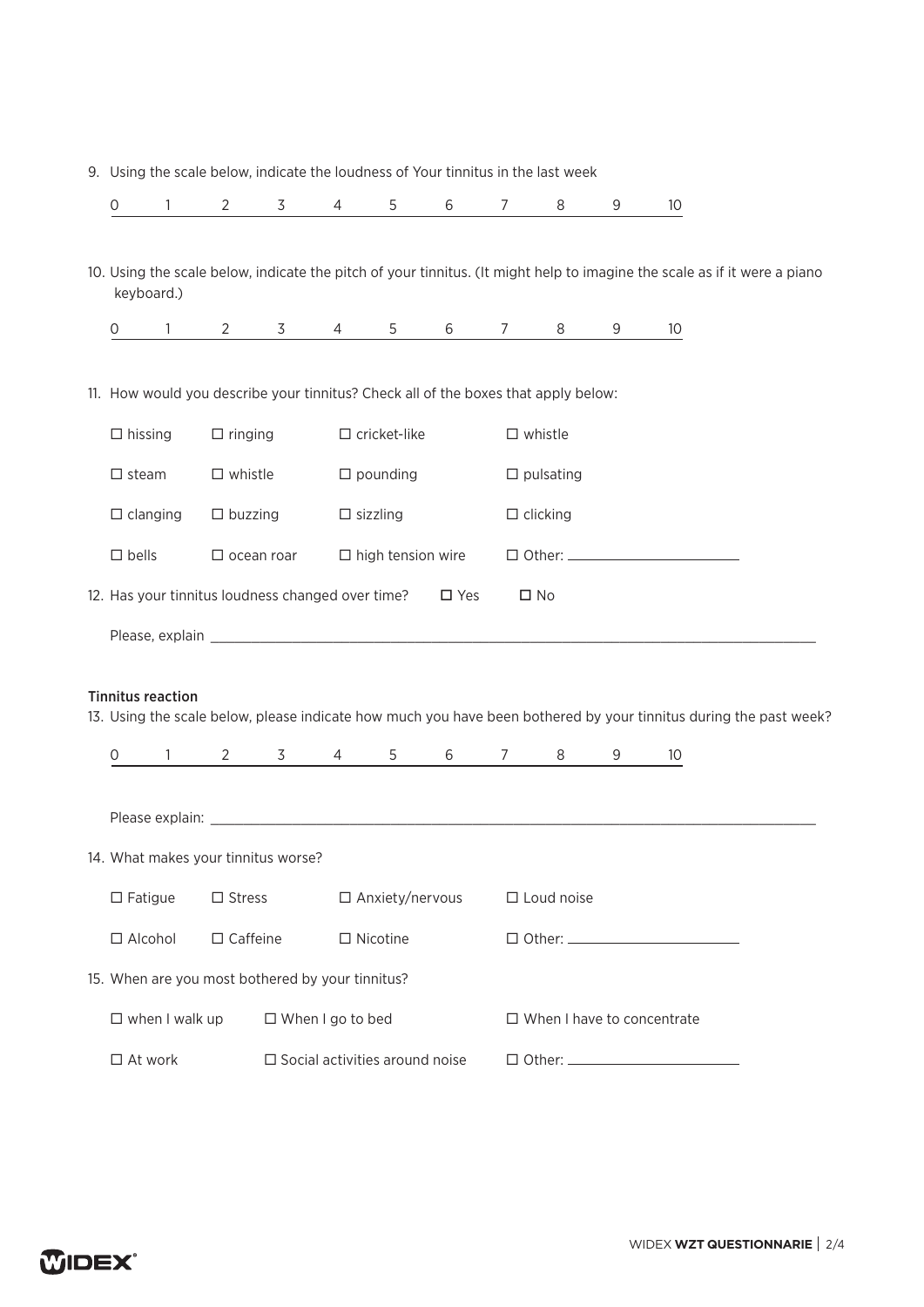| 16. Does your tinnitus interfere with any of the below activities? Check all that apply.                                                           |  |  |  |  |  |  |  |  |
|----------------------------------------------------------------------------------------------------------------------------------------------------|--|--|--|--|--|--|--|--|
| $\Box$ Work $\Box$ Family $\Box$ Social activities $\Box$ Leisure activities $\Box$ Sleep<br>$\Box$ Physical                                       |  |  |  |  |  |  |  |  |
|                                                                                                                                                    |  |  |  |  |  |  |  |  |
| 17. Are you depressed, tense or nervous? □ Yes<br>$\Box$ No                                                                                        |  |  |  |  |  |  |  |  |
|                                                                                                                                                    |  |  |  |  |  |  |  |  |
| If you are depressed or anxious, is your tinnitus related to this?<br>$\Box$ Yes<br>$\Box$ No                                                      |  |  |  |  |  |  |  |  |
|                                                                                                                                                    |  |  |  |  |  |  |  |  |
| Work                                                                                                                                               |  |  |  |  |  |  |  |  |
| 18. Are you employed? □ Yes □ No                                                                                                                   |  |  |  |  |  |  |  |  |
|                                                                                                                                                    |  |  |  |  |  |  |  |  |
| 19. Does the tinnitus influence you negatively at work? $\Box$ Yes $\Box$ No                                                                       |  |  |  |  |  |  |  |  |
|                                                                                                                                                    |  |  |  |  |  |  |  |  |
| 20. Have you discussed your tinnitus with friends or family members? $\Box$ Yes $\Box$ No                                                          |  |  |  |  |  |  |  |  |
|                                                                                                                                                    |  |  |  |  |  |  |  |  |
|                                                                                                                                                    |  |  |  |  |  |  |  |  |
| <b>Treatment history</b><br>21. Have you been examined by a doctor or other professional regarding your tinnitus? Check all the apply              |  |  |  |  |  |  |  |  |
| $\Box$ Physician<br>$\Box$ ENT doctor $\Box$ Hearing care professional                                                                             |  |  |  |  |  |  |  |  |
| Please, explain: ______________                                                                                                                    |  |  |  |  |  |  |  |  |
|                                                                                                                                                    |  |  |  |  |  |  |  |  |
| 22. Please list all of the treatments (including psychiatric or psychologic) you have undergone for your tinnitus<br>(provide a date if possible). |  |  |  |  |  |  |  |  |
|                                                                                                                                                    |  |  |  |  |  |  |  |  |